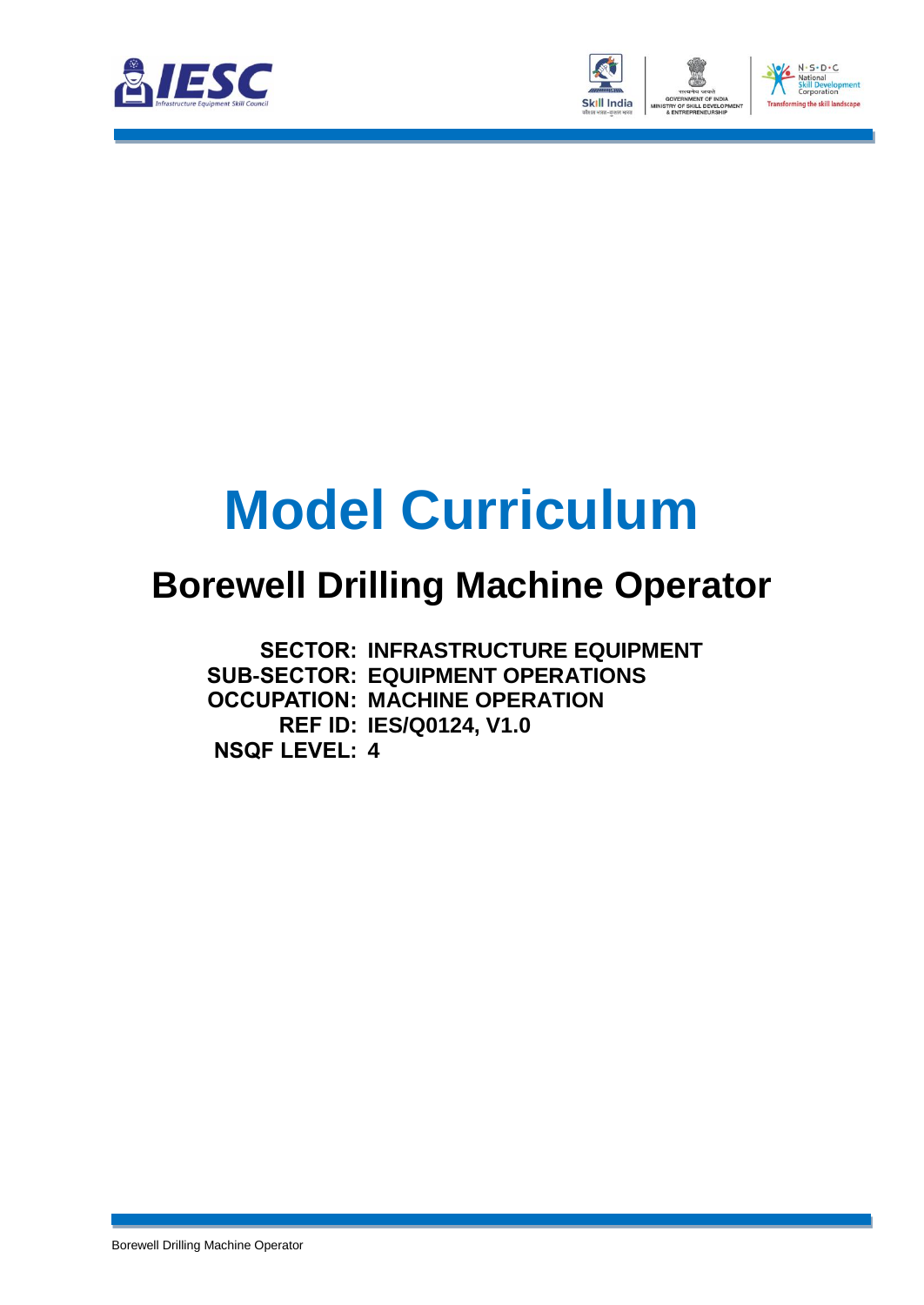



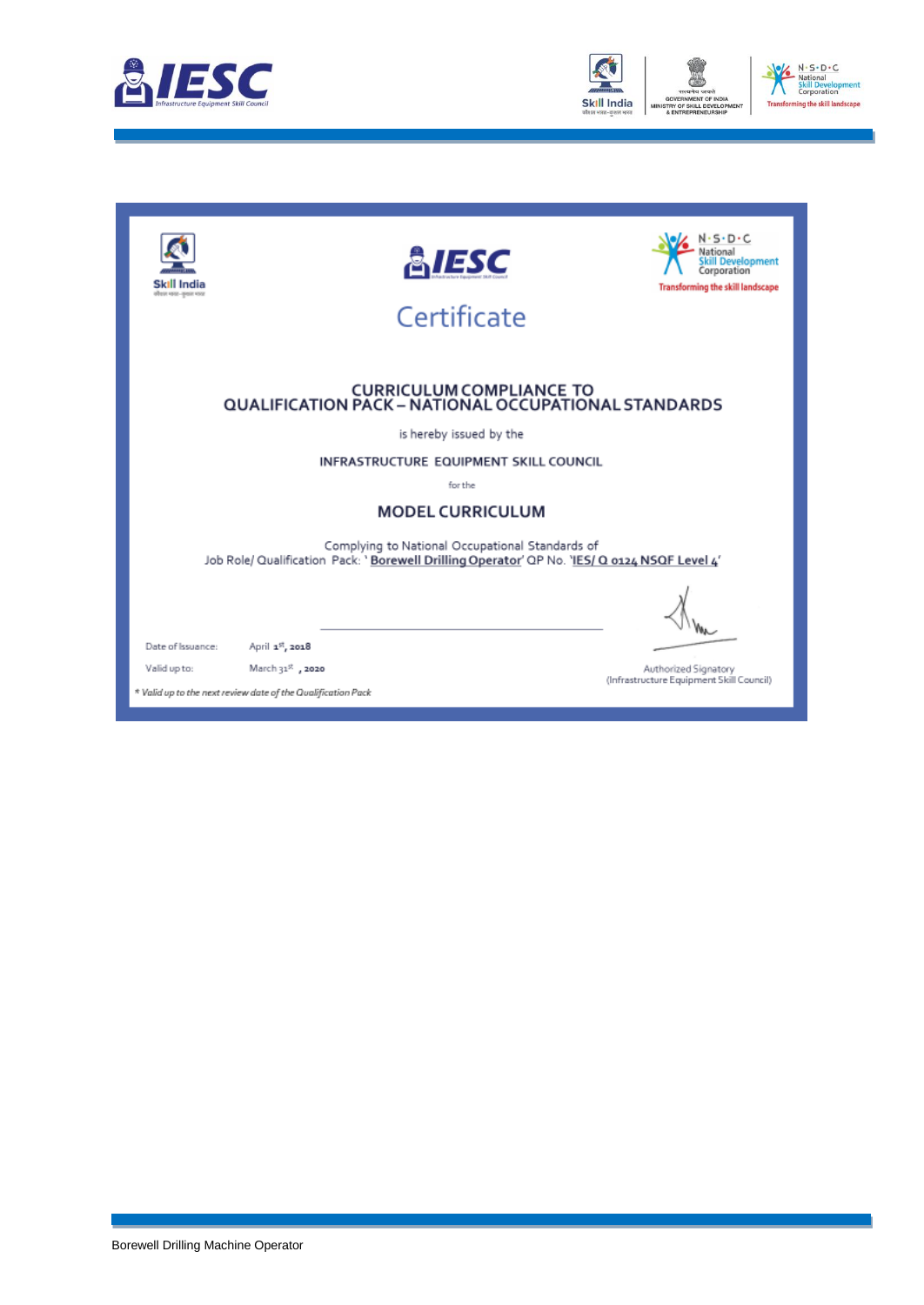



### **TABLE OF CONTENTS**

<span id="page-2-2"></span><span id="page-2-1"></span><span id="page-2-0"></span>

| 1. Curriculum                    | 01  |
|----------------------------------|-----|
| 2. Trainer Pre-requisites        | 05  |
| 3. Annexure: Assessment Criteria | 06. |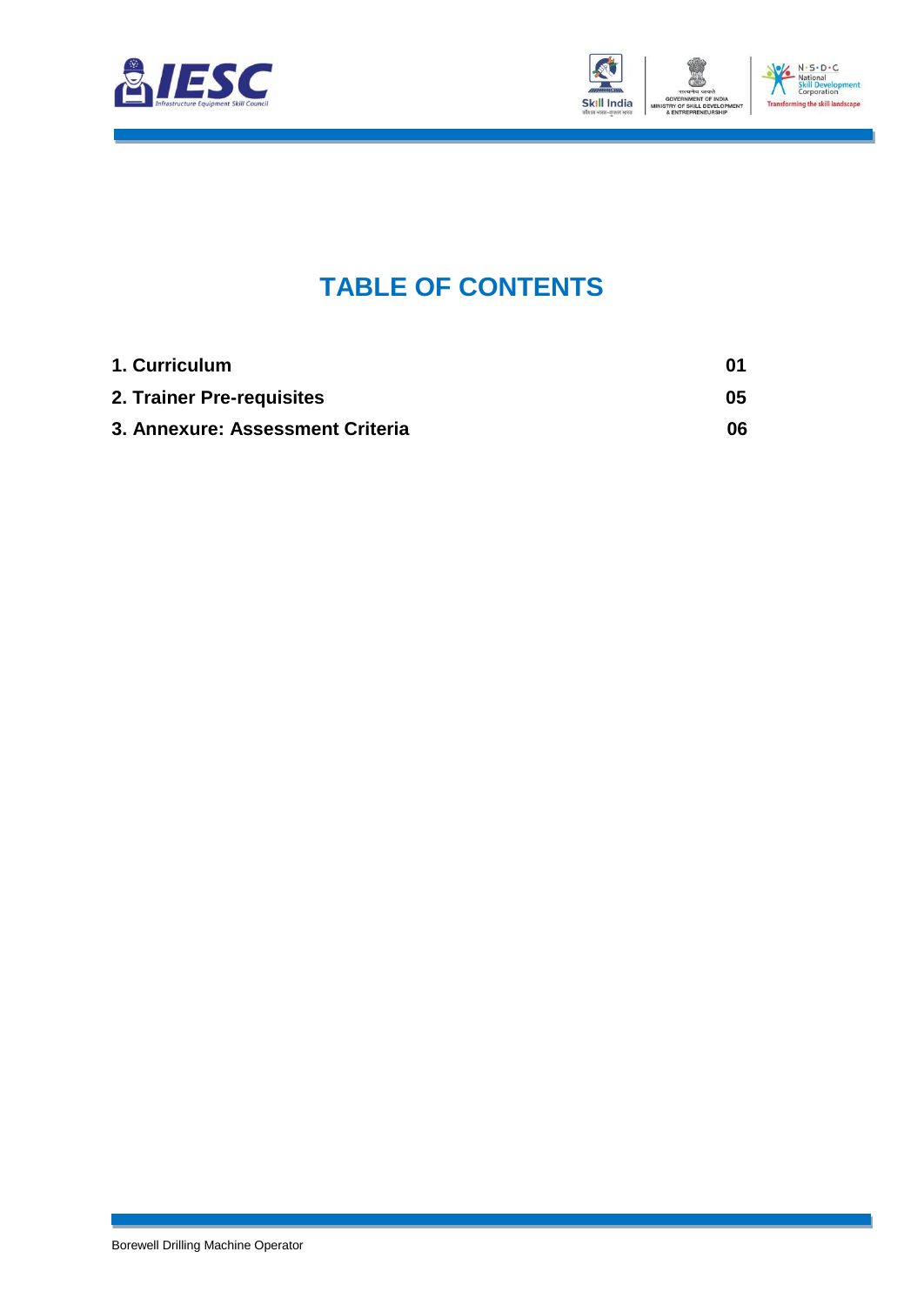



## <span id="page-3-0"></span>**[Borewell Drilling Machine](#page-2-0)  [Operator](#page-2-0)**

**CURRICULUM / SYLLABUS**

This program is aimed at training candidates for the job of a "Borewell Drilling Machine Operator", in the "Infrastructure Equipment" Sector/Industry and aims at building the following key competencies amongst the learner

| <b>Program Name</b>                              | <b>Borewell Drilling Machine Operator</b>                                                                                               |                                                                                                                                                                                                                                                                                                                                                                                                                                                                                                                                                                                                                                                                                                                                                                                                                                                                                                                                                                   |              |  |  |
|--------------------------------------------------|-----------------------------------------------------------------------------------------------------------------------------------------|-------------------------------------------------------------------------------------------------------------------------------------------------------------------------------------------------------------------------------------------------------------------------------------------------------------------------------------------------------------------------------------------------------------------------------------------------------------------------------------------------------------------------------------------------------------------------------------------------------------------------------------------------------------------------------------------------------------------------------------------------------------------------------------------------------------------------------------------------------------------------------------------------------------------------------------------------------------------|--------------|--|--|
| <b>Qualification Pack Name</b><br>& Reference ID | <b>IES/Q0124</b>                                                                                                                        |                                                                                                                                                                                                                                                                                                                                                                                                                                                                                                                                                                                                                                                                                                                                                                                                                                                                                                                                                                   |              |  |  |
| <b>Version No.</b>                               | 1.0                                                                                                                                     | <b>Version Update Date</b>                                                                                                                                                                                                                                                                                                                                                                                                                                                                                                                                                                                                                                                                                                                                                                                                                                                                                                                                        | 28 June 2018 |  |  |
| <b>Pre-requisites to</b><br><b>Training</b>      | Class 8th<br>Certification Training in Drilling Operations preferred<br>1-2 years' experience as Junior Operator in Drilling Operations |                                                                                                                                                                                                                                                                                                                                                                                                                                                                                                                                                                                                                                                                                                                                                                                                                                                                                                                                                                   |              |  |  |
| <b>Training Outcomes</b>                         | devices.<br>and time frame.<br>$\bullet$<br>$\bullet$                                                                                   | After completing this programme, participants will be able to:<br>Conduct pre-operation checks on borewell drill machine by<br>inspecting, preparing and testing the functions of all controls and<br>systems of the machine including its monitoring and safety<br>Carry out borewell drilling operations by inspecting the<br>worksite, understanding the task, planning the methodology and<br>executing it precisely and safely within the allotted resources<br>Carry out regular maintenance of borewell drill equipment<br>by selecting and carrying out the relevant service schedule,<br>diagnosing and rectifying common faults, compiling and<br>submitting reports as per organisations policy.<br>Comply with worksite health and safety guidelines by<br>following processes and procedures related to personal<br>protective equipment, basic first aid for common injuries at work<br>site, emergency evacuation and disposal of hazardous waste. |              |  |  |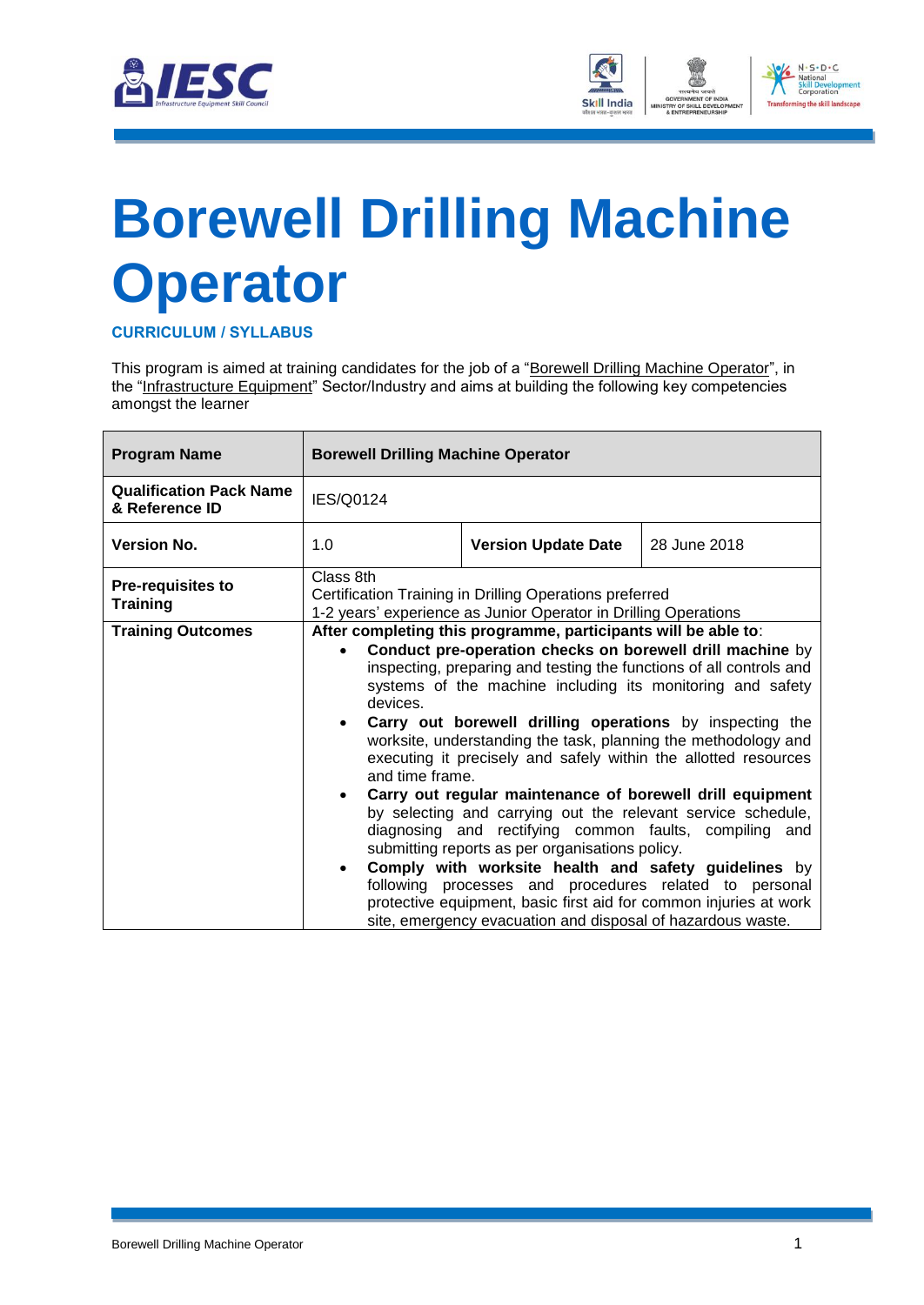



This course encompasses <u>4</u> out of <u>4</u> National Occupational Standards (NOS) of "<u>Borewell Drilling</u> Machine Operator" Qualification Pack issued by "Infrastructure Equipment Skill Council".

| Sr.<br>No.     | <b>Module</b>                                                                                                                                                                                                                                | <b>Key Learning Outcomes</b>                                                                                                                                                                                                                                                                                                                                                                                                                                                                                                                                                                                                                                                                                                                                                                                                                                                                                                                                                                                                                                                                                                                                                                                                                                                                                                                                                                                                                                                                                                                               | <b>Equipment Required</b>                                                                                                                                                                                                                                                                                       |
|----------------|----------------------------------------------------------------------------------------------------------------------------------------------------------------------------------------------------------------------------------------------|------------------------------------------------------------------------------------------------------------------------------------------------------------------------------------------------------------------------------------------------------------------------------------------------------------------------------------------------------------------------------------------------------------------------------------------------------------------------------------------------------------------------------------------------------------------------------------------------------------------------------------------------------------------------------------------------------------------------------------------------------------------------------------------------------------------------------------------------------------------------------------------------------------------------------------------------------------------------------------------------------------------------------------------------------------------------------------------------------------------------------------------------------------------------------------------------------------------------------------------------------------------------------------------------------------------------------------------------------------------------------------------------------------------------------------------------------------------------------------------------------------------------------------------------------------|-----------------------------------------------------------------------------------------------------------------------------------------------------------------------------------------------------------------------------------------------------------------------------------------------------------------|
| 1              | <b>Carry out pre-</b><br>operation checks on<br>borewell drilling<br>equipment<br><b>Theory Duration</b><br>(hh:mm)<br>08:00<br><b>Practical Duration</b><br>(hh:mm)<br>16:00<br><b>Corresponding NOS</b><br><b>Code</b><br><b>IES/N0170</b> | Position and level the borewell drilling<br>$\bullet$<br>equipment as per the slope of the<br>ground.<br>Inspect<br>equipment for structural<br>$\bullet$<br>damages, leakages, condition of tires,<br>tightness of bolts and nuts.<br>Inspect the mast sections for cracks,<br>$\bullet$<br>breaks in chain, and proper greasing.<br>Check all control levers, joysticks,<br>$\bullet$<br>gauges, switches, lights and horns are<br>functional.<br>Check all components in engine,<br>$\bullet$<br>hydraulic, electrical and transmission<br>systems<br>fitted<br>correctly/not<br>are<br>missing<br>Check all levels in the engine (fuel,<br>٠<br>coolant),<br>hydraulic<br>lube,<br>and<br>transmission systems; top up where<br>necessary<br>Inspect all greasing points/ pivots and<br>$\bullet$<br>ensure lubrication of all moving<br>components.<br>Check availability of casing pipes and<br>$\bullet$<br>drill bits to commence operations.<br>Test the functioning of service and<br>$\bullet$<br>parking brakes<br>Acquire the ability to read and<br>٠<br>comprehend basic signs, symbols,<br>diagrams, charts and decals on the<br>equipment.<br>Communicate<br>information<br>&<br>$\bullet$<br>instructions using correct tech terms<br>phrases to team<br>and<br>members<br>/supervisor in a clear and concise<br>manner<br>Maintain a logbook to record all<br>checks /activities carried out before<br>starting the drilling.<br>Report defects and problems in time<br>$\bullet$<br>and, if beyond his scope, escalate as<br>necessary | <b>Borewell</b><br>$\bullet$<br>Drilling<br>with<br>Equipment<br>standard<br>and<br>tools<br>accessories<br>Class room with audio-<br>$\bullet$<br>visual system<br>Manufacturers O and<br>$\bullet$<br>M Manual & Video<br>Safety video<br>$\bullet$<br>PPE Items & Safety<br>Gear<br>Open ground<br>$\bullet$ |
| $\overline{2}$ | <b>Carry out borewell</b><br>drilling operation<br><b>Theory Duration</b><br>(hh:mm)<br>18:00<br><b>Practical Duration</b>                                                                                                                   | Formulate<br>methodology<br>the<br>for<br>$\bullet$<br>execution of tasks as per the site<br>conditions<br>and<br>operational<br>instructions/guidelines.<br>Inspect the site conditions for any<br>$\bullet$<br>obstruction like underground service<br>utilities and overhead power lines.                                                                                                                                                                                                                                                                                                                                                                                                                                                                                                                                                                                                                                                                                                                                                                                                                                                                                                                                                                                                                                                                                                                                                                                                                                                               | <b>Borewell</b><br><b>Drilling</b><br>$\bullet$<br>with<br>Equipment<br>standard<br>tools,<br>accessories<br>and<br>equipment.<br>Class room with audio-<br>$\bullet$<br>video system                                                                                                                           |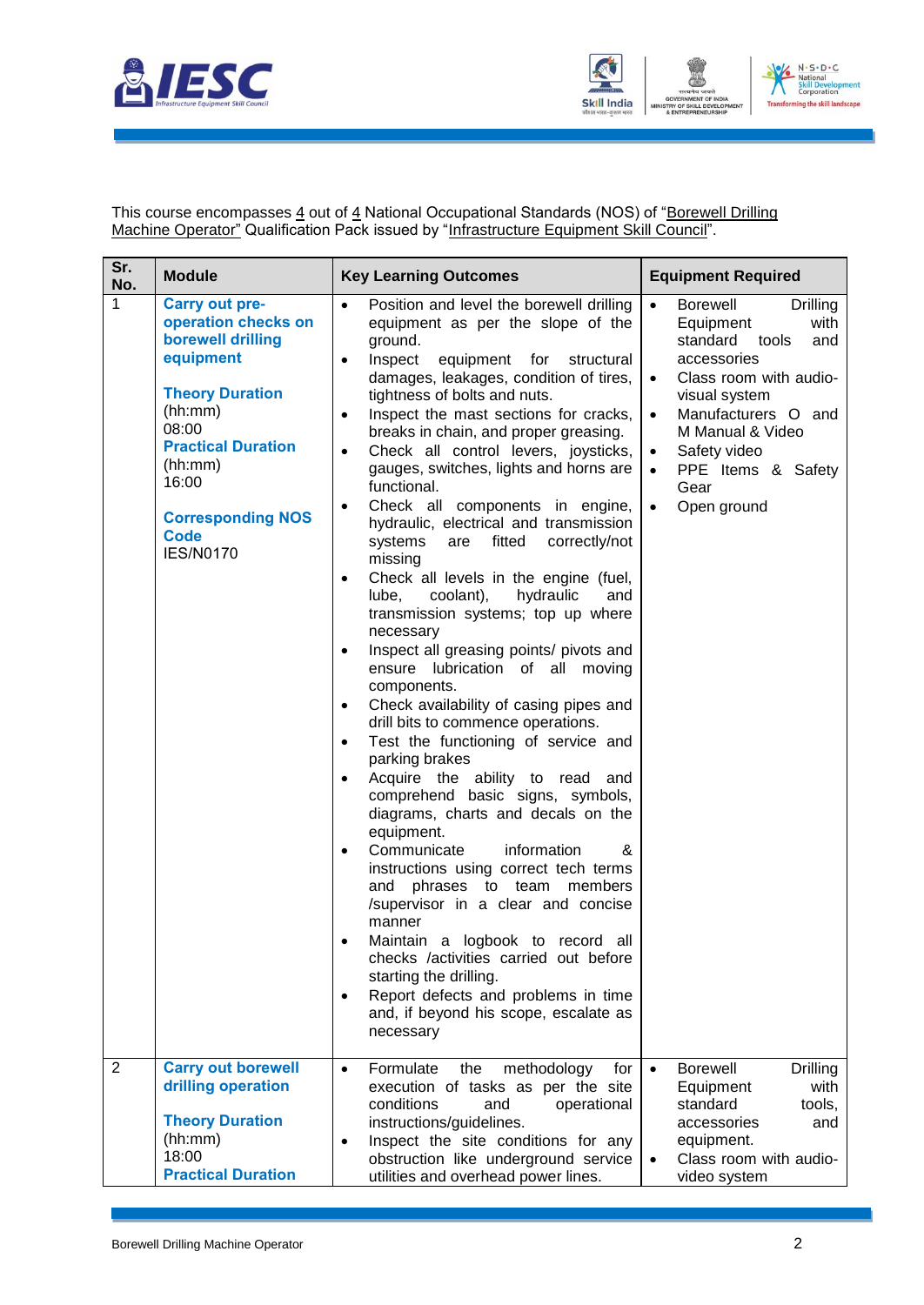





| Sr.<br>No. | <b>Module</b>                                                                                                                                                                                                                                                     | <b>Key Learning Outcomes</b>                                                                                                                                                                                                                                                                                                                                                                                                                                                                                                                                                                                                                                                                                                                                                                                                                                                                                                                                                                                                                                                                                                                                                                                                                           | <b>Equipment Required</b>                                                                                                                                                                                                                                                                                                                                                  |
|------------|-------------------------------------------------------------------------------------------------------------------------------------------------------------------------------------------------------------------------------------------------------------------|--------------------------------------------------------------------------------------------------------------------------------------------------------------------------------------------------------------------------------------------------------------------------------------------------------------------------------------------------------------------------------------------------------------------------------------------------------------------------------------------------------------------------------------------------------------------------------------------------------------------------------------------------------------------------------------------------------------------------------------------------------------------------------------------------------------------------------------------------------------------------------------------------------------------------------------------------------------------------------------------------------------------------------------------------------------------------------------------------------------------------------------------------------------------------------------------------------------------------------------------------------|----------------------------------------------------------------------------------------------------------------------------------------------------------------------------------------------------------------------------------------------------------------------------------------------------------------------------------------------------------------------------|
|            | (hh:mm)<br>36:00<br><b>Corresponding NOS</b><br><b>Code</b><br><b>IES/N0171</b>                                                                                                                                                                                   | Position the equipment and related<br>tools / accessories ensuring stability<br>and safety at the drilling point.<br>Operate the engine as per procedure<br>$\bullet$<br>and check functioning of all the<br>controls, monitoring devices/aids.<br>Select and connect the appropriate<br>$\bullet$<br>drill rods / bits to the rotatory motor<br>and commence drilling<br>Monitor<br>the<br>drilling<br>operations<br>$\bullet$<br>continuously with the aid of all devices<br>and gauges like RPM, temperatures,<br>pressures etc<br>Identify operational slowdowns and<br>٠<br>initiate necessary actions to rectify the<br>issues.<br>Terminate<br>operations<br>as<br>per<br>$\bullet$<br>procedure by removal of drill bits/rods<br>and position the machine as per the<br>instructions.<br>Conduct walk around<br>check<br>to<br>$\bullet$<br>ascertain condition of equipment and<br>take appropriate action as necessary.<br>Maintain a logbook to record all<br>$\bullet$<br>activities carried out during the drilling.<br>Report defects and problems in time<br>$\bullet$<br>and, if beyond his scope, escalate as<br>necessary<br>Ensure quality service is delivered as<br>committed to achieve high levels of<br>customer satisfaction. | Manufacturers O and<br>$\bullet$<br>M Manual & Video<br>Safety video<br>$\bullet$<br>PPE Items & Safety<br>$\bullet$<br>Gear<br>Open ground                                                                                                                                                                                                                                |
| 3          | <b>Carry out routine</b><br>maintenance and<br>troubleshooting of<br>borewell drilling<br>equipment<br><b>Theory Duration</b><br>(hh:mm)<br>08:00<br><b>Practical Duration</b><br>(hh:mm)<br>16:00<br><b>Corresponding NOS</b><br><b>Code</b><br><b>IES/N0172</b> | Determine the service requirement as<br>$\bullet$<br>per the parameters listed in the<br>maintenance schedule<br>Position the machine correctly and<br>$\bullet$<br>safely before carrying out any<br>maintenance activity<br>Inspect machine for damaged /<br>$\bullet$<br>cracked parts / components and<br>rectify as necessary<br>Inspect and check functioning of all<br>$\bullet$<br>control mechanisms and monitoring<br>devices.<br>Inspect engine, hydraulic & electrical<br>٠<br>systems and service the various<br>components as per the guidelines.<br>Inspect and service the drill rods, bits<br>$\bullet$<br>and casing as laid down in the<br>maintenance manual<br>Diagnose the defect/ problem and<br>$\bullet$<br>rectify using appropriate tools/eqpt; if<br>need be take advice from supervisor.<br>Complete<br>documentation<br>on<br>$\bullet$<br>prescribed<br>formats<br>legibly<br>and                                                                                                                                                                                                                                                                                                                                       | <b>Borewell</b><br><b>Drilling</b><br>$\bullet$<br>with<br>Equipment<br>standard<br>tools,<br>accessories<br>and<br>equipment.<br>Class room with audio-<br>$\bullet$<br>video system<br>Manufacturers O and<br>$\bullet$<br>M Manual & Video<br>Safety video<br>$\bullet$<br>PPE Items & Safety<br>$\bullet$<br>Gear<br>Lab/workshop/<br>$\bullet$<br><b>Covered Shed</b> |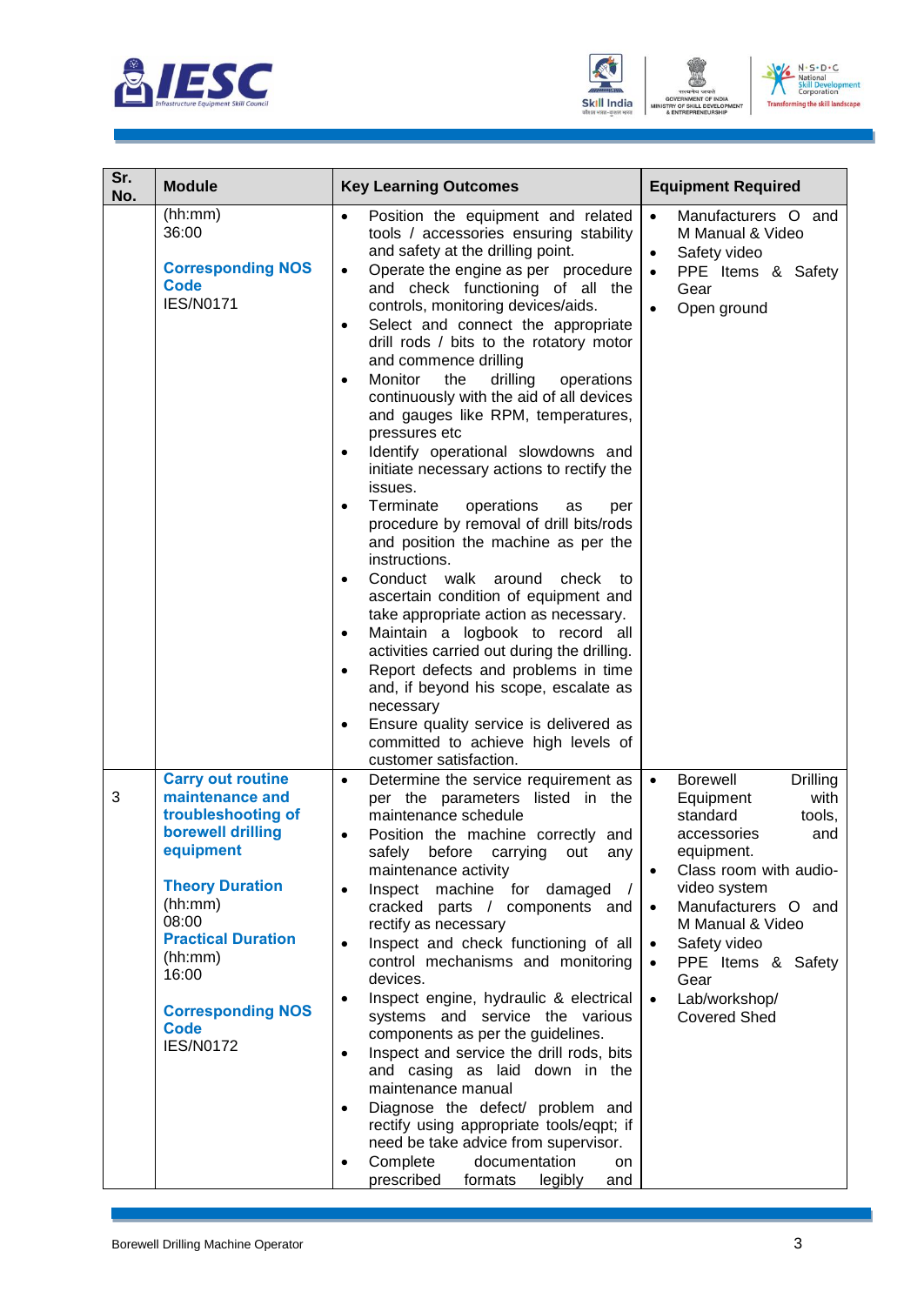





| Sr.<br>No.     | <b>Module</b>                                                                                                                                                                                                                              | <b>Key Learning Outcomes</b>                                                                                                                                                                                                                                                                                                                                                                                                                                                                                                                                                                                                                                                                                                                                                                                                                                                                                                                                                                                                                                                                                                                                                                 | <b>Equipment Required</b>                                                                                                                                                                                                                                                                                                                                      |
|----------------|--------------------------------------------------------------------------------------------------------------------------------------------------------------------------------------------------------------------------------------------|----------------------------------------------------------------------------------------------------------------------------------------------------------------------------------------------------------------------------------------------------------------------------------------------------------------------------------------------------------------------------------------------------------------------------------------------------------------------------------------------------------------------------------------------------------------------------------------------------------------------------------------------------------------------------------------------------------------------------------------------------------------------------------------------------------------------------------------------------------------------------------------------------------------------------------------------------------------------------------------------------------------------------------------------------------------------------------------------------------------------------------------------------------------------------------------------|----------------------------------------------------------------------------------------------------------------------------------------------------------------------------------------------------------------------------------------------------------------------------------------------------------------------------------------------------------------|
|                |                                                                                                                                                                                                                                            | punctually.<br>Report defects and problems in time<br>$\bullet$<br>and escalate, if beyond his scope, as<br>necessary                                                                                                                                                                                                                                                                                                                                                                                                                                                                                                                                                                                                                                                                                                                                                                                                                                                                                                                                                                                                                                                                        |                                                                                                                                                                                                                                                                                                                                                                |
| $\overline{4}$ | <b>Comply with</b><br><b>Worksite Health and</b><br><b>Safety Guidelines</b><br><b>Theory Duration</b><br>(hh:mm)<br>06:00<br><b>Practical Duration</b><br>(hh:mm)<br>12:00<br><b>Corresponding NOS</b><br><b>Code</b><br><b>IES/N7601</b> | Comply with all safety, health, security<br>$\bullet$<br>and environmental regulations and<br>guidelines at the worksite<br>Utilise Personal Protective Equipment<br>$\bullet$<br>(PPE) and other safety gear related to<br>protection of body in an effective<br>manner.<br>Follow<br>safety<br>measures<br>during<br>٠<br>operations to ensure that the health<br>and safety of all including members of<br>the publics is not at risk.<br>Handle the transportation, storage<br>$\bullet$<br>and disposal of hazardous materials<br>and<br>waste<br>in<br>compliance<br>with<br>health,<br>workshop<br>safety<br>and<br>environmental guidelines<br>Operate various types and grades of<br>$\bullet$<br>fire extinguishers, as applicable to the<br>different categories of equipment<br>Support in administering basic first aid<br>$\bullet$<br>and report to concerned staff in case<br>of an accident<br>Respond promptly and appropriately<br>٠<br>to an accident/ incident or emergency<br>within limits of one's roles and<br>responsibilities<br>Record and report essential details<br>related to operations, incidents or<br>accidents as per the organisation's<br>procedures. | <b>Borewell</b><br>Drilling<br>$\bullet$<br>with<br>Equipment<br>standard<br>tools,<br>accessories<br>and<br>equipment.<br>Class room with audio-<br>visual system<br>Organisation's ESH /<br>$\bullet$<br>Safety video<br>PPE Items & Safety<br>$\bullet$<br>Gear<br>Firefighting equipment<br>$\bullet$<br>& Charts<br>First Aid Kit and Charts<br>$\bullet$ |
|                | <b>Total Duration</b><br><b>Theory Duration</b><br>40:00<br><b>Practical Duration</b><br>80:00                                                                                                                                             | Unique Equipment Required:<br>Borewell Drilling Equipment with standard tools, accessories and<br>$\bullet$<br>equipment.<br>Class room with audio-video projection system<br>٠<br>Manufacturers O and M Manual & Video<br>$\bullet$<br>Safety video<br>٠<br>PPE Equipment: Helmet, gloves, earplugs, goggles, safety shoes<br>$\bullet$<br>Firefighting equipment and 'How to Use' Charts<br>$\bullet$<br>First Aid Box and 'How to Do' Charts<br>٠<br>Open ground and Lab/Workshop/Covered Shed<br>$\bullet$                                                                                                                                                                                                                                                                                                                                                                                                                                                                                                                                                                                                                                                                               |                                                                                                                                                                                                                                                                                                                                                                |

Grand Total Course Duration: **120 Hours, 0 Minutes**

*(This syllabus/ curriculum has been approved by Infrastructure Equipment Skill Council)*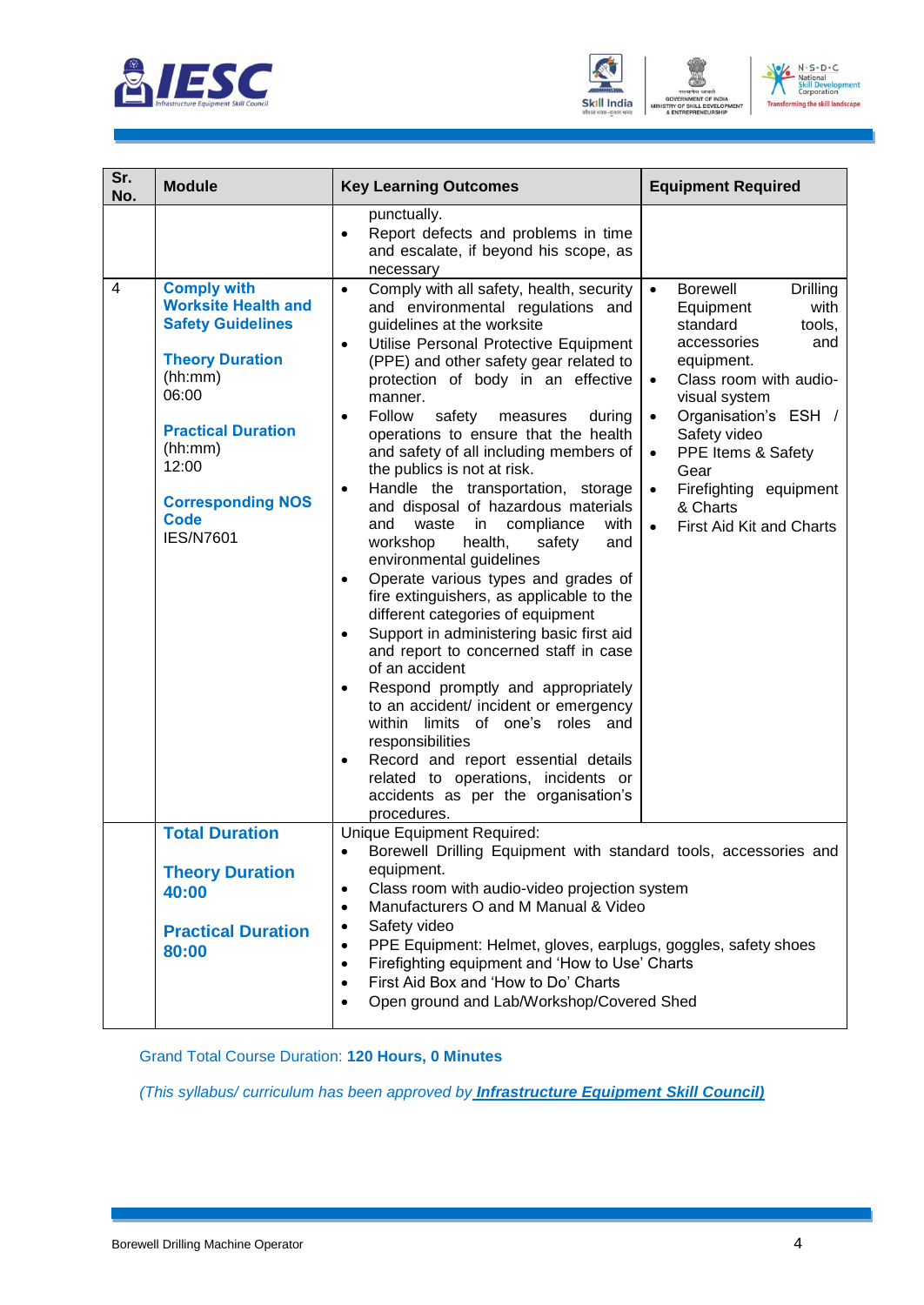



#### <span id="page-7-0"></span>**[Trainer Pre-requisites for Job role: "Borewell Drilling Machine Operator"](#page-2-1)  [mapped to Qualification Pack: "IES/Q0124, v1.0"](#page-2-1)**

| Sr.<br>No.     | <b>Area</b>                                                   | <b>Details</b>                                                                                                                                                                                                                                                    |
|----------------|---------------------------------------------------------------|-------------------------------------------------------------------------------------------------------------------------------------------------------------------------------------------------------------------------------------------------------------------|
| 1              | <b>Description</b>                                            | To deliver accredited training service, mapping to the curriculum detailed<br>above, in accordance with the Qualification Pack "IES/Q 0124 Version 1.0".                                                                                                          |
| $\overline{2}$ | <b>Personal</b><br><b>Attributes</b>                          | Aptitude for conducting training, with strong communication<br>and<br>interpersonal skills. Passion for training and developing others; well-<br>organised; and a team player. Eager to learn and keep oneself updated<br>with the latest in the mentioned field. |
| 3              | <b>Minimum</b><br><b>Educational</b><br><b>Qualifications</b> | Class $10th$                                                                                                                                                                                                                                                      |
| 4a             | <b>Domain</b><br><b>Certification</b>                         | Certified for Job Role: "Borewell Drilling Machine Operator" mapped to QP:<br>"IES/Q 0124 - Version 1.0". Minimum accepted score 70%.<br>Desired: Certification Training in Borewell Drilling Operations &<br>Maintenance                                         |
| 4b             | <b>Platform</b><br><b>Certification</b>                       | Certified for Job Role: "Trainer" mapped to Qualification Pack: MEP/Q0102<br>Minimum accepted score 80%.                                                                                                                                                          |
| 5              | <b>Experience</b>                                             | Have 3 to 4 years' site experience in Borewell<br>Drilling<br>$\bullet$<br>Operations.<br>Have 1 to 2 years' experience in conducting O and M training<br>$\bullet$<br>programs.                                                                                  |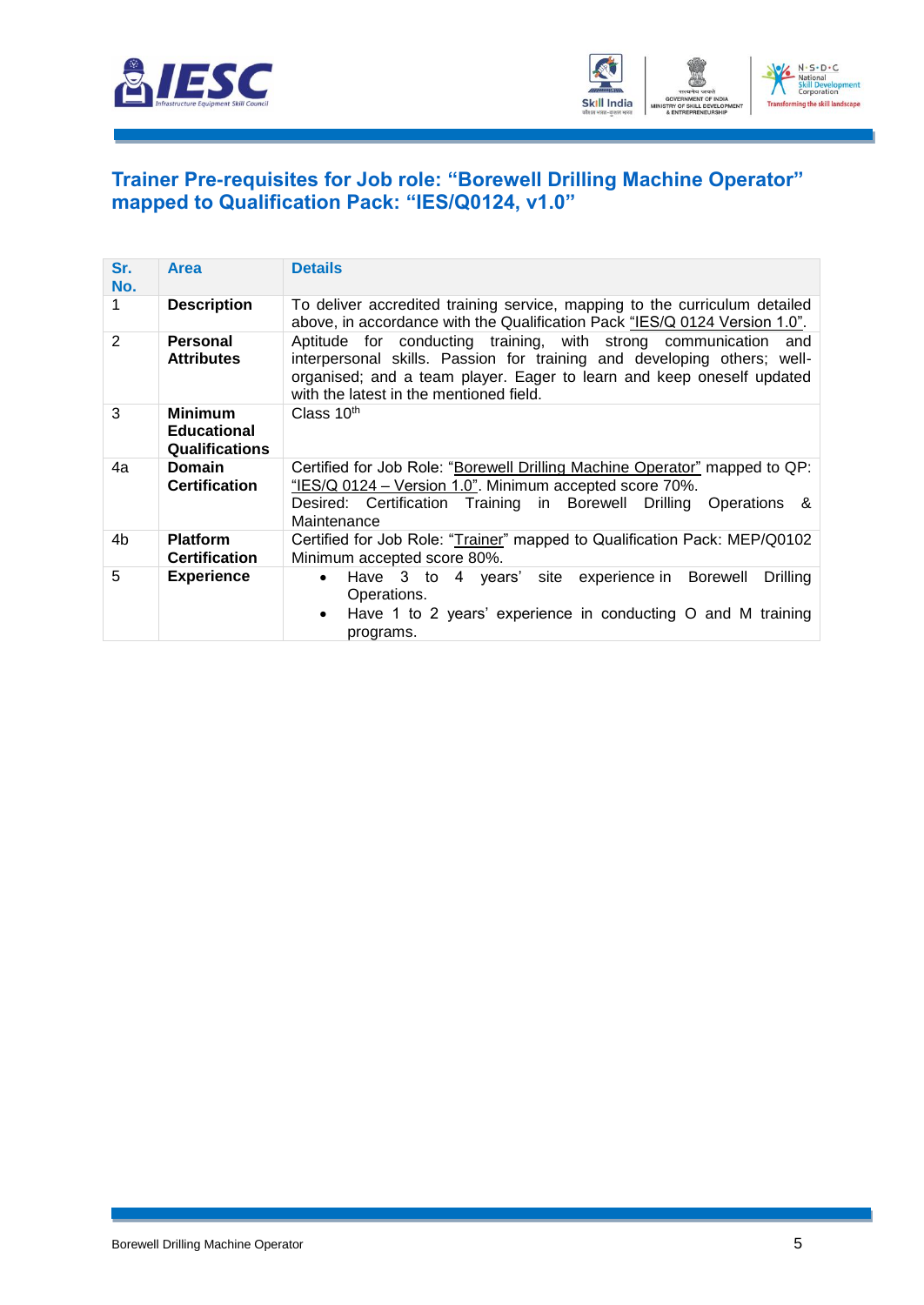



<span id="page-8-0"></span>

| <b>Assessment Criteria</b>  |                                           |
|-----------------------------|-------------------------------------------|
| Job Role                    | <b>Borewell Drilling Machine Operator</b> |
| <b>Qualification Pack</b>   | <b>IES/Q 0124 Version 1.0</b>             |
| <b>Sector Skill Council</b> | Infrastructure Equipment                  |

| Sr.<br>No.     | <b>Guidelines for Assessment</b>                                                                                                                                                                                                                                                           |
|----------------|--------------------------------------------------------------------------------------------------------------------------------------------------------------------------------------------------------------------------------------------------------------------------------------------|
| $\mathbf 1$    | Criteria for assessment for each Qualification Pack will be created by the Sector Skill Council. Each<br>Performance Criteria (PC) will be assigned marks proportional to its importance in NOS. SSC will<br>also lay down proportion of marks for Theory and Skills Practical for each PC |
| 2              | The assessment for the theory part will be based on knowledge bank of questions created by the<br><b>SSC</b>                                                                                                                                                                               |
| 3              | Assessment will be conducted for all compulsory NOS, and where applicable, on the selected<br>elective/option NOS/set of NOS.                                                                                                                                                              |
| 4              | Individual assessment agencies will create unique question papers for theory part for each<br>candidate at each examination/training center (as per assessment criteria below)                                                                                                             |
| 5.             | Individual assessment agencies will create unique evaluations for skill practical for every student at<br>each examination/training center based on this criterion                                                                                                                         |
| 6              | To pass the Qualification Pack, trainee should score a minimum of 70% of aggregate marks to<br>successfully clear the assessment                                                                                                                                                           |
| $\overline{7}$ | In case of unsuccessful completion, the trainee may seek reassessment on the Qualification Pack                                                                                                                                                                                            |

| <b>Compulsory NOS</b><br><b>Total Marks: 100</b>              |                   |                                                                                                                                          |                              | <b>Marks Allocation</b> |               |                                       |
|---------------------------------------------------------------|-------------------|------------------------------------------------------------------------------------------------------------------------------------------|------------------------------|-------------------------|---------------|---------------------------------------|
| <b>Assessment</b><br>outcomes                                 |                   | <b>Assessment Criteria for outcomes</b>                                                                                                  | <b>Total</b><br><b>Marks</b> | Out<br>Of               | <b>Theory</b> | <b>Skills</b><br><b>Practi</b><br>cal |
| 1. IES/N0170<br>Carry out Pre-<br>operation<br>checks on bore | PC <sub>1</sub> . | check for tires-damages, wheels-loose<br>lug bolts, bent rims, cracks and bulges<br>and replace if required as per the set<br>procedures |                              | 2                       | 1             | 1                                     |
| well drilling<br>equipment                                    | PC <sub>2</sub> . | check for levelling of the machine as<br>per the slope on the ground                                                                     |                              | 2.5                     | 0.5           | 2                                     |
|                                                               | PC <sub>3</sub> . | inspect if levers and control cables are<br>in proper working conditions                                                                 |                              | 3                       | 1             | $\overline{2}$                        |
|                                                               | PC4.              | check if all mounting<br>bolts<br>are<br>tightened                                                                                       |                              | 2.5                     | 0.5           | 2                                     |
|                                                               | PC <sub>5</sub> . | check the mast for proper greasing,<br>cracks, bolts and breaks in chain                                                                 | 30                           | 2.5                     | 0.5           | 2                                     |
|                                                               | PC <sub>6</sub> . | check fluid levels of engine crank case,<br>radiator coolant and battery electrolyte<br>levels fill up if needed                         |                              | $\overline{2}$          | 1             | 1                                     |
|                                                               | <b>PC7.</b>       | check rear axle- Steer cylinders for<br>damage, leaks, secure pivot pins,<br>damaged hydraulic hoses etc.                                |                              | 3                       | 1             | $\overline{2}$                        |
|                                                               | PC8.              | check if gauges, switches, joysticks,<br>controls<br>foot<br>and<br>horn<br>are<br>in<br>operational condition                           |                              | 3                       | 1             | $\overline{2}$                        |
|                                                               | PC9.              | condition<br>of<br>inspect<br>the<br>hose/pipes/clamps<br>for<br>normal<br>functioning                                                   |                              | 2.5                     | 0.5           | $\overline{2}$                        |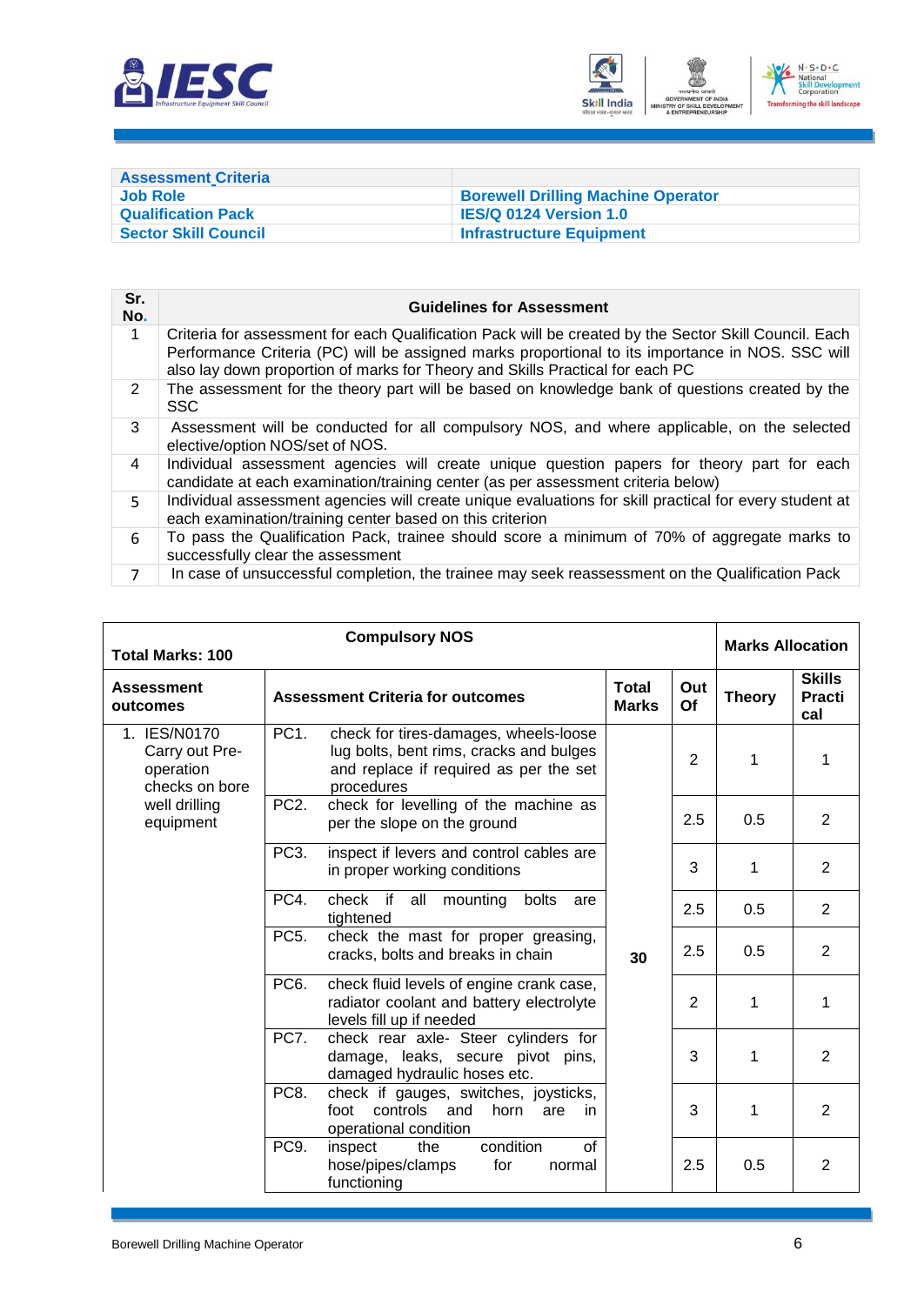



TRY OF

ENT

N - S - D - C<br>- National<br>Skill Development<br>Corporation  $V$ **Transfi** ing the skill landscape

|                                                              |                   | PC10. check for the availability of casing<br>pipes and drill bits to start the process                                                                                                                  |    | 1.5            | 0.5         | 1            |
|--------------------------------------------------------------|-------------------|----------------------------------------------------------------------------------------------------------------------------------------------------------------------------------------------------------|----|----------------|-------------|--------------|
|                                                              |                   | PC11. check for service brake and parking<br>brake operation                                                                                                                                             |    | 1.5            | 0.5         | 1            |
|                                                              | PC12.             | maintain<br>pre-operational<br>check<br>a<br>activities<br>logbook<br>record<br>all<br>to<br>performed before starting the drilling<br>operation                                                         |    | $\overline{2}$ | 1           | 1            |
|                                                              |                   | PC13. report the defects precisely to the<br>supervisor if beyond scope of role                                                                                                                          |    | $\overline{2}$ | 1           | 1            |
|                                                              |                   | <b>Total</b>                                                                                                                                                                                             |    | 30             | 10          | 20           |
| 2. IES/N0171<br>Carry out bore<br>well drilling<br>operation | PC <sub>1</sub> . | inspect the site visually for any source<br>of obstruction or for any personnel in<br>the circumference/ check for near high<br>raise natural or man-made structure /<br>high voltage lines/wind pattern |    | $\overline{2}$ | 1           | 1            |
|                                                              | PC <sub>2</sub> . | park the vehicle at the drilling point and<br>pull the lever to extend the stabilizer<br>legs to stabilize the vehicle                                                                                   |    | 1              | 0           | $\mathbf{1}$ |
|                                                              | PC <sub>3</sub> . | start the engine and check the controls<br>operating<br>panel<br>οf<br>for<br>normal<br>functioning                                                                                                      |    | 1              | 0           | 1            |
|                                                              | PC4.              | choose the appropriate casing pipe as<br>per the requirement                                                                                                                                             |    | 1              | 0           | 1            |
|                                                              | PC <sub>5</sub> . | attach the pipe to the gripper casing<br>pipe and connect it to the rotate motor<br>attached to the rig mast                                                                                             |    | 1.5            | 0           | 1.5          |
|                                                              | PC <sub>6</sub> . | drill the casing pipe into the ground<br>until it reaches the surface of the hard<br>rock and leave the pipe inside the<br>ground                                                                        |    | $\overline{2}$ | 1           | 1            |
|                                                              | PC7.              | choose the appropriate drill rods and<br>connect them to the rotator motor                                                                                                                               | 35 | $\overline{2}$ | 1           | 1            |
|                                                              | PC8.              | connect the appropriate drill bit to the<br>hammer that is attached to the drill rod                                                                                                                     |    | 2              | 1           |              |
|                                                              | PC9.              | start the drilling of drill rods inside the<br>casing pipe                                                                                                                                               |    | 1.5            | 0           | 1.5          |
|                                                              |                   | PC10. monitor<br>& hydraulic<br>air<br>pressure<br>&<br>gauge,<br>engine<br>compressor<br>temperature gauge                                                                                              |    | $\overline{2}$ | 0.5         | 1.5          |
|                                                              |                   | air<br>PC11. monitor<br>discharge<br>RPM,<br>temperature and<br>pressure, engine<br>water temperature and pressure and<br>sump pressure<br>displayed<br>in<br>the<br>compressor unit                     |    | 2.5            | 1           | 1.5          |
|                                                              | PC12.             | monitor hydraulic<br>oil<br>filter<br>clog<br>air filter<br>indicator,<br>element<br>and<br>compressor air filter elements                                                                               |    | 2.5            | $\mathbf 1$ | 1.5          |
|                                                              | PC13.             | provide the appropriate inputs to the<br>through<br>machine<br>controls<br>for<br>connecting the drill rods safely to the<br>next drill rod until the required output is                                 |    | $\overline{2}$ | 1           | 1            |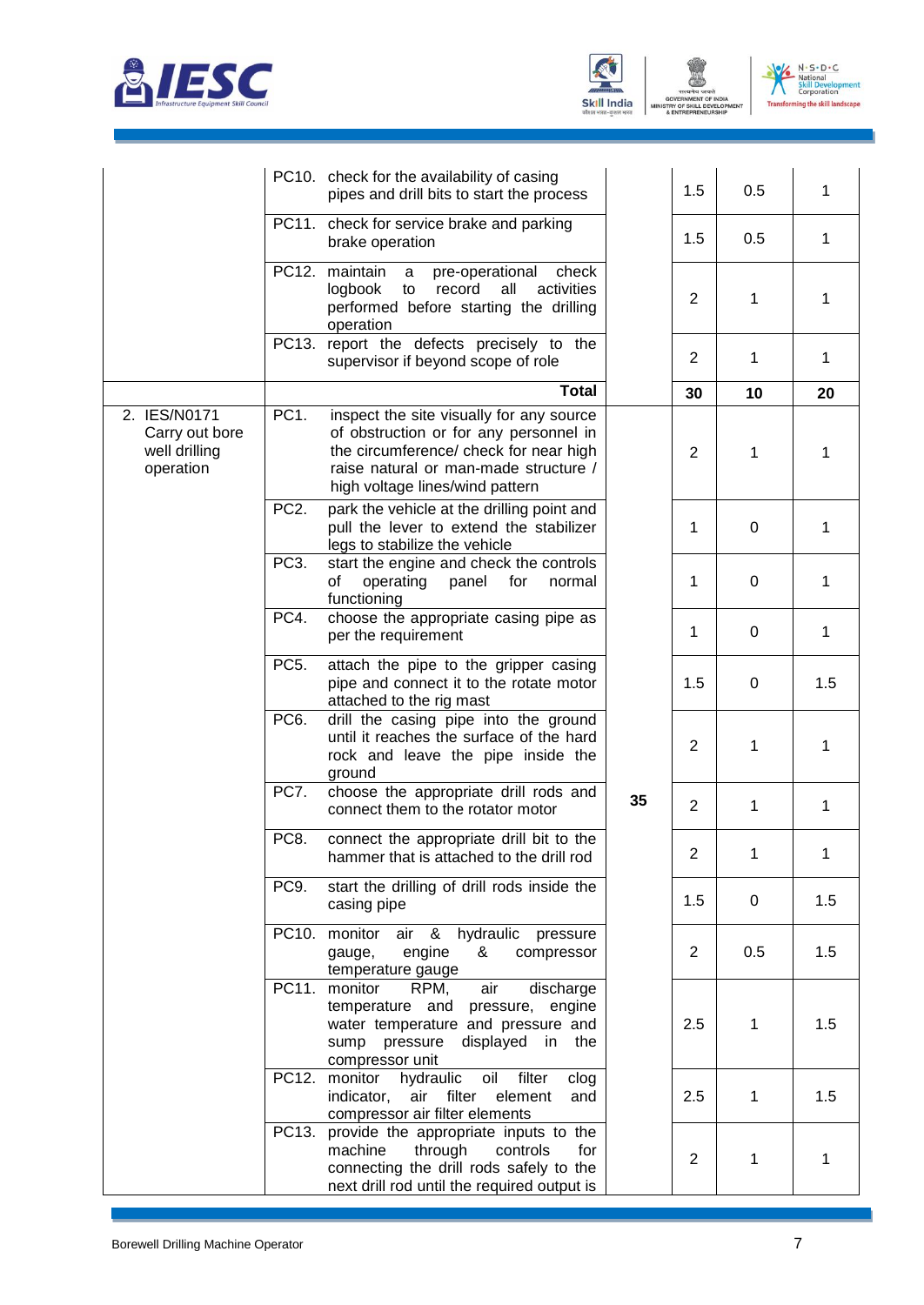



四



|                                                                     |                   | achieved                                                                                                                 |    |                |              |              |
|---------------------------------------------------------------------|-------------------|--------------------------------------------------------------------------------------------------------------------------|----|----------------|--------------|--------------|
|                                                                     |                   | PC14. coordinate with junior operators at<br>regular intervals while operating the<br>machine for better performance     |    | 2              | 1            | $\mathbf 1$  |
|                                                                     |                   | PC15. change the drill bits if the drilling<br>process slows down by monitoring the<br>rotations per minute (RPM) levels |    | 2              | 1            | $\mathbf 1$  |
|                                                                     |                   | PC16. ensure that the drill rod is removed<br>from the ground                                                            |    | 1.5            | 0.5          | $\mathbf{1}$ |
|                                                                     |                   | PC17. stop the rotator motor                                                                                             |    | 0.5            | 0            | 0.5          |
|                                                                     |                   | PC18. detach the drill bits from the rotator<br>motor                                                                    |    | $\mathbf{1}$   | 0            | $\mathbf{1}$ |
|                                                                     |                   | PC19. take mast and stabilizer legs to the<br>home position                                                              |    | 1              | 0.5          | 0.5          |
|                                                                     |                   | PC20. turn off the engine and remove the<br>ignition key                                                                 |    | $\mathbf{1}$   | 0            | $\mathbf{1}$ |
|                                                                     |                   | PC21. maintain a logbook to record all<br>activities performed                                                           |    | 1.5            | 0.5          | $\mathbf{1}$ |
|                                                                     |                   | PC22. report the defects precisely to the<br>supervisor if beyond scope of the role                                      |    | 1.5            | $\mathbf{1}$ | 0.5          |
|                                                                     |                   | <b>Total</b>                                                                                                             |    | 35             | 12           | 23           |
| 3. IES/N0172<br>Carry out<br>maintenance                            | PC1.              | determine the service requirement for<br>the equipment as per the scheduled<br>maintenance                               |    | 1.5            | 0.5          | $\mathbf{1}$ |
| and<br>troubleshooting<br>of the bore well<br>drilling<br>equipment | PC <sub>2</sub> . | replenish coolants, lubricants<br>and<br>fluids as per the running of the<br>machine or as per the operational<br>manual |    | 1.5            | 0.5          | $\mathbf 1$  |
|                                                                     | PC <sub>3</sub> . | service lubrications system, electrical<br>service system, and stabilizing system<br>of the bore well drilling machine   |    | 1.5            | 0.5          | $\mathbf{1}$ |
|                                                                     | PC4.              | service mast as per the usage of the<br>equipment                                                                        |    | 1.5            | 0.5          | $\mathbf{1}$ |
|                                                                     | PC5.              | check battery levels and condition of<br>the terminals and carry out minor<br>adjustments if required                    |    | 1.5            | 0.5          | $\mathbf 1$  |
|                                                                     | PC <sub>6</sub> . | ensure all the tools are kept in the<br>designated place after usage as per<br>the organizational guidelines             | 20 | 1.5            | 0.5          | $\mathbf{1}$ |
|                                                                     | PC7.              | ensure the main power is turned off<br>from panel completely before carrying<br>out maintenance work                     |    | 1.5            | 0.5          | 1            |
|                                                                     | PC8.              | ensure that appropriate tools are used<br>while troubleshooting                                                          |    | 1.5            | 0.5          | $\mathbf 1$  |
|                                                                     | PC9.              | diagnose the problem and identify<br>appropriate repair procedures                                                       |    | 1.5            | 0.5          | 1            |
|                                                                     | PC10.             | defects<br>report<br>precisely<br>the<br>to<br>supervisor if beyond scope of his role                                    |    | 1.5            | 0.5          | $\mathbf 1$  |
|                                                                     |                   | PC11. dispose waste as per the guidelines of<br>the site/ organization                                                   |    | $\overline{2}$ | 0.5          | 1.5          |
|                                                                     |                   |                                                                                                                          |    |                |              |              |